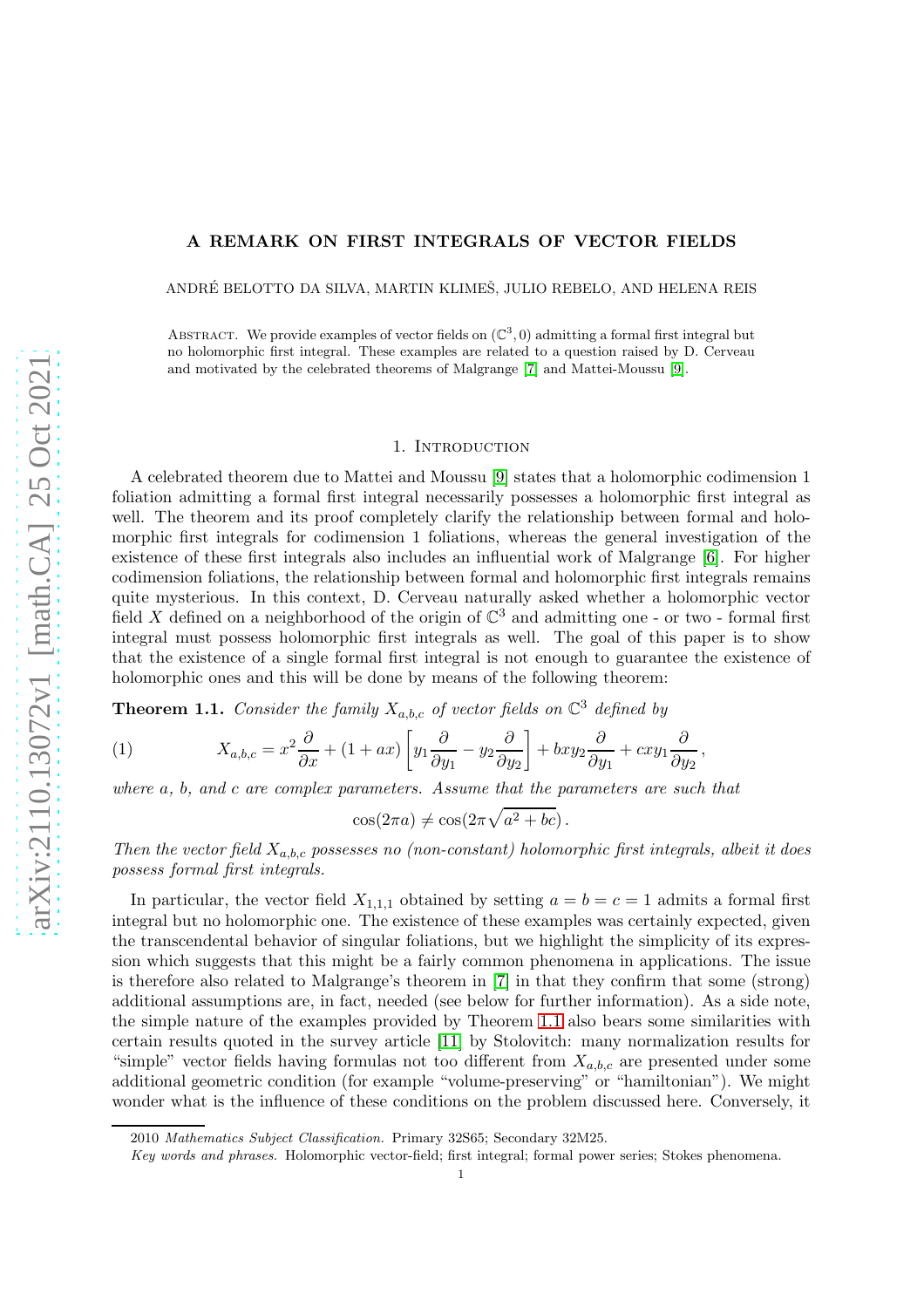is also fair to wonder if the (potential) ability to turn formal first integrals into holomorphic ones may shed new light in more general normal form problems.

As a matter of fact, our observation of the vector field [\(1\)](#page-0-1) is a by-product of our study of the global dynamics of the Airy and Painlevé I and II equations  $[3]$ . Our original motivation was the local analysis of the saddle-node singularity associated with the vector-field

$$
Y_A = -\frac{1}{2}x^4\frac{\partial}{\partial x} + \left(z - \frac{1}{2}x^3y\right)\frac{\partial}{\partial y} + (y - x^3z)\frac{\partial}{\partial z},
$$

which appears in a convenient birational model for the compactified Airy equation. The formal normal form of  $Y_A$  as well as the corresponding Stokes phenomenon can accurately be computed with the same technique detailed in Section 2 for the vector field  $X_{a,b,c}$ . In doing so, there follows that  $Y_A$  admits a first integral in the field of fractions of formal power series, i.e., there is a formal first integral of the form  $F/G$  with  $F, G \in \mathbb{C}[[x, y, z]]$ . Yet  $Y_A$  has no holomorphic or meromorphic first integral. Basically, the difference between the example provided by  $Y_A$  and Cerveau's general questions lies in the fact the "formal first integral" of the vector field  $Y_A$ has a "meromorphic" nature rather than a more standard power series representation without negative terms. In turn, there are deep differences between first integrals of "holomorphic" and of "meromorphic" natures as already underlined in the topological context. In fact, in codimension 1, Mattei-Moussu [\[9\]](#page-5-1) theorem asserts that first integrals are topological invariants and the existence of formal first integrals implies the existence of holomorphic ones. On the other hand, the existence of meromorphic first integrals is not a topological invariant already in the two-dimensional ambient case, cf. [\[4,](#page-5-4) [8,](#page-5-5) [10\]](#page-6-1). Similarly, in codimension 2 complete integrability in the holomorphic sense is not a topological invariant either [\[10\]](#page-6-1). From this point of view, the vector-field Y<sup>A</sup> falls genuinely short of shedding light into Cerveau's questions due to the nature of its formal first integral.

It is now interesting to investigate whether a holomorphic vector field X defined on a neighborhood of the origin of  $\mathbb{C}^3$  and admitting two formal first integrals  $F_1, F_2$  such that  $dF_1 \wedge dF_2 \neq 0$ , necessarily admits at least one holomorphic first integral. The best result in this direction, as far as we are aware of, remains the previously mentioned theorem of Malgrange [\[7\]](#page-5-0) concerning Pfaffian systems in arbitrary dimensions. More precisely, given a codimension r foliation defined in some open set of  $\mathbb{C}^n$  and generated by r one-forms  $\Omega = {\omega_1, \dots, \omega_r}$ , denote by  $S(\Omega)$  the singular locus of  $\Omega$ , that is, the set of points where the r-form  $\omega_1 \wedge \ldots \wedge \omega_r$  is identically zero. We say that  $\Omega$  is integrable (respectively formally integrable) at  $x \in \mathbb{C}^n$ , if there exists r holomorphic function germs  $f_1, \ldots, f_r \in \mathcal{O}_x$  (respectively r formal power series in  $\mathcal{O}_x$ ) such that the module generated by  $\{df_1, \ldots, df_r\}$  coincides with  $\Omega \cdot \mathcal{O}_x$  (respectively, with  $\Omega \cdot \widehat{\mathcal{O}}_x$ ). In [\[7\]](#page-5-0), Malgrange shows that if  $S(\Omega)$  has codimension 3, or if  $\Omega$  is formally integrable and  $S(\Omega)$  has codimension 2, then  $\Omega$  is integrable. As mentioned, these hypotheses are generally quite strong when we consider a Pfaffian system obtained as the dual of a vector field.

The proof of Theorem [1.1](#page-0-0) relies on the standard theory of linear systems (normal forms and Stokes phenomena among others). We refer the reader to [\[5,](#page-5-6) §16 and 20] and references there-within (or [\[1,](#page-5-7) [12\]](#page-6-2)) for an introduction to the methods used in this work.

Acknowledgment. H. Reis was partially supported by CMUP, which is financed by national funds through FCT – Fundação para a Ciência e Tecnologia, I.P., under the project with reference UIDB/00144/2020. J. Rebelo and H. Reis are also partially supported by CIMI through the project "Complex dynamics of group actions, Halphen and Painlevé systems".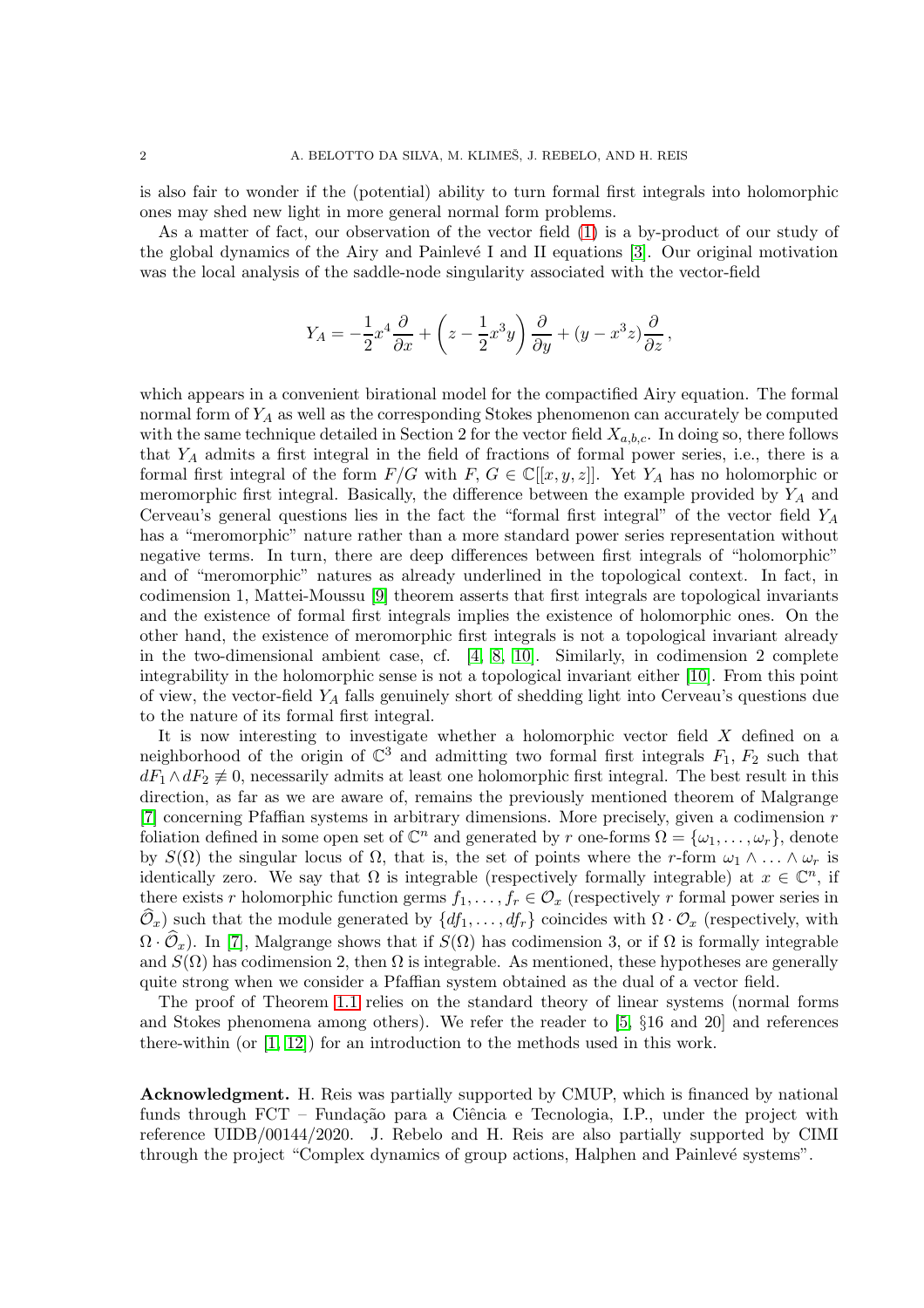## <span id="page-2-0"></span>2. Proof of Theorem [1.1](#page-0-0)

Let us begin our approach to Theorem [1.1](#page-0-0) by noticing that the vector field  $X_{a,b,c}$  is associated with the time-dependent linear differential system

(2) 
$$
x^{2} \frac{dy}{dx} = \begin{bmatrix} 1+ax & bx \\ cx & -1-ax \end{bmatrix} y, \qquad y = \begin{bmatrix} y_{1} \\ y_{2} \end{bmatrix}.
$$

Following classical terminology of linear systems, the system above has a non-resonant irregular singular point of Poincaré rank 1 at  $x = 0$ , see for example [\[5,](#page-5-6) § 20]. Note that this differential system is in the so-called Birkhoff normal form: the system is well defined for all  $x \in \mathbb{CP}^1$  and has only two singular points, namely  $x = 0$  and  $x = \infty$ , see e.g. [\[5,](#page-5-6) § 20B]. In turn, the singularity at  $x = \infty$  is a Fuchsian one. In other words, the system has a simple pole at  $x = \infty$ , see e.g. [\[5,](#page-5-6) Definition 16.9]. In addition, since the linear system [\(2\)](#page-2-0) is non-resonant, it can formally be transformed into a diagonal linear system by means of the standard Poincaré-Dulac method [\[5,](#page-5-6) Theorem 20.7]. Whereas the resulting (formal) power series is divergent, Sibuya's Theorem asserts that it is Borel 1-summable in all directions  $x \in e^{i\alpha} \mathbb{R}_{>0}$  with exception of the singular directions, namely the directions corresponding to  $\alpha \in \pi \mathbb{Z}$ . The preceding is made accurate by the lemma below:

<span id="page-2-3"></span>**Lemma 2.1.** There exists a formal linear change of coordinates having the form  $y = \hat{T}(x)u$ , with  $\hat{T}(0) = I$ , which conjugates system [\(2\)](#page-2-0) to the (diagonal) linear system

(3) 
$$
x^{2} \frac{du}{dx} = \begin{bmatrix} 1+ax & 0 \\ 0 & -1-ax \end{bmatrix} u, \qquad u = \begin{bmatrix} u_{1} \\ u_{2} \end{bmatrix}.
$$

Moreover, for every  $\alpha \in [0, \pi] \cup [\pi, 2\pi]$ , there exists a holomorphic transformation  $y = T_{\alpha}(x)u$ conjugating systems  $(2)$  and  $(3)$  and satisfying the following conditions:

- <span id="page-2-1"></span>(a)  $T_{\alpha}(x)$  is analytic on the open sector of opening angle  $\pi$  bisected by the half-line  $e^{i\alpha} \mathbb{R}_{>0}$ .
- (b)  $T_{\alpha}(x)$  and  $T_{\beta}(x)$ , with  $\alpha < \beta$ , coincide on the intersection of the corresponding half planes provided that the interval  $\alpha$ ,  $\beta$ [ does not contains an integral multiple of  $\pi$ .
- (c)  $T_{\alpha}(x)$  is asymptotic to  $\hat{T}(x)$ .

Proof. As previously stated, the existence of a formal change of variables conjugating systems [\(2\)](#page-2-0) and [\(3\)](#page-2-1), as well as its analytic nature on the indicated sectors, goes back to classical results by Birkhoff and Malmquist (or more general versions by Hukuhara, Turittin, and Sibuya, see [\[5,](#page-5-6) Theorems 20.7 and 20.16]). Therefore it only remains to check that the diagonal matrix appearing in [\(3\)](#page-2-1) has the indicated form. To do this, note that the formal invariants of the initial system [\(2\)](#page-2-0) can be read off a suitable finite jet of the eigenvalue functions associated with the matrix

<span id="page-2-2"></span>
$$
\begin{bmatrix} 1+ax & bx \ cx & -1-ax \end{bmatrix}.
$$

Clearly these eigenvalue functions are equal to  $\pm \sqrt{(1 + ax)^2 + bcx^2}$ . Now, since the Poincaré rank of the singularity is 1, only the 1-jet of the eigenvalue function is a formal invariant, c.f. [\[5,](#page-5-6) Proposition 20.2]. Therefore  $\pm(1+ax)$  are the only formal invariants of the system. This completes the proof of the lemma completes the proof of the lemma.

Next, note that the system [\(3\)](#page-2-1) clearly admits

(4) 
$$
U(x) = \begin{bmatrix} x^a e^{-1/x} & 0\\ 0 & x^{-a} e^{1/x} \end{bmatrix}
$$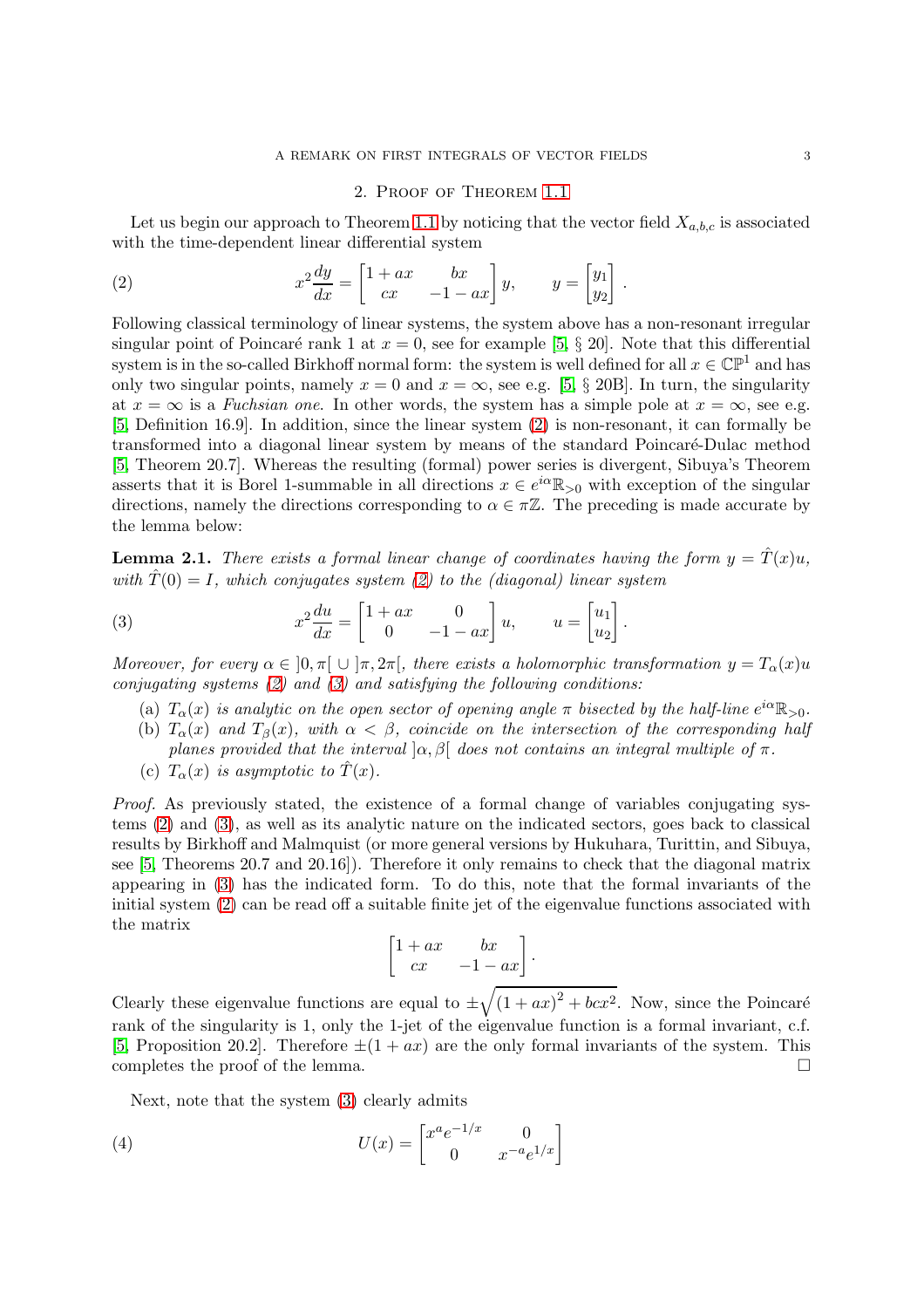as fundamental (matrix) solution. Consider one of the two singular directions, namely  $\beta = 0$  or  $\beta = \pi$ . Let  $T_{\beta+}$  and  $T_{\beta-}$  denote, respectively, the Borel sums on the "left" and on the "right" of the fixed singular direction  $\beta$ . Then, there is a constant matrix  $S_{\beta}$  satisfying

$$
T_{\beta-}(x) = T_{\beta+}(x)U(x)S_{\beta}U(x)^{-1},
$$

for  $x \in e^{i\beta} \mathbb{R}_{>0}$ . The matrices  $S_0$  and  $S_\pi$  are called the *Stokes matrices* and they have the general forms

$$
S_0 = \begin{bmatrix} 1 & s_0 \\ 0 & 1 \end{bmatrix} \qquad \text{and} \qquad S_\pi = \begin{bmatrix} 1 & 0 \\ s_\pi & 1 \end{bmatrix}
$$

,

for suitable constants  $s_0, s_\pi \in \mathbb{C}$ , see e.g. [\[5,](#page-5-6) § 20G]. In the particular case in question, explicit formulas for  $s_0$  and  $s_\pi$  are known, see [\[2,](#page-5-8) pages 86 and 87]. However, for our purposes, it suffices to prove that:

<span id="page-3-1"></span>**Lemma 2.2.** The product  $s_0 s_{\pi} \neq 0$  if and only if  $\cos(2\pi a) \neq \cos(2\pi \sqrt{a^2 + bc})$ .

*Proof.* The lemma will be proved by explicitly computing the monodromy matrix  $M$  associated with the system [\(2\)](#page-2-0) around  $x = 0$  in two different ways: first we compute the matrix directly around  $x = 0$  by using the Stokes matrices and then we will compute the monodromy (holonomy) around  $x = \infty$  which is a Fuchsian singular point. The monodromy around  $x = \infty$  is the inverse of the monodromy matrix  $M$  since the system in question has only two singular points (corresponding to  $x = 0$  and to  $x = \infty$ ). The result will then easily follow by computing the trace of M in each situation.

*Claim.* The monodromy matrix around the origin is conjugate to  $M = S_0 N S_{\pi}$ , where

$$
N = \begin{bmatrix} e^{2\pi i a} & 0\\ 0 & e^{-2\pi i a} \end{bmatrix}
$$

is the "formal monodromy" of the fundamental matrix solution  $U(x)$  introduced in Equation [\(4\)](#page-2-2). Proof of the claim. The statement follows from the sequence of equations

$$
T_{0+}(e^{2\pi i}x)U(e^{2\pi i}x) = T_{\pi-}(e^{2\pi i}x)U(e^{2\pi i}x) = T_{\pi+}(e^{2\pi i}x)U(e^{2\pi i}x)S_{\pi}
$$
  
= 
$$
T_{2\pi-}(e^{2\pi i}x)U(e^{2\pi i}x)S_{\pi} = T_{0-}(x)U(x)NS_{\pi} = T_{0+}(x)U(x)S_0NS_{\pi},
$$

where item (b) of Lemma [2.1](#page-2-3) has implicitly been used.  $\Box$ 

Since  $M = S_0 N S_{\pi}$ , it immediately follows that

<span id="page-3-0"></span>
$$
\operatorname{tr} M = 2\cos(2\pi a) + e^{-2\pi i a} s_0 s_\pi.
$$

Let us now compute the matrix M by looking at the singular point  $x = \infty$ . Let  $v = 1/x$  so that the system [\(2\)](#page-2-0) becomes

(5) 
$$
v\frac{dy}{dv} = \begin{bmatrix} a+v & b \\ c & -a-v \end{bmatrix} y = A(v)y,
$$

and note that  $v = 0$  corresponds to  $x = \infty$ . Denote by  $\lambda_1$  and  $\lambda_2$  the eigenvalues of of the matrix  $A(0)$ . Naturally the matrix  $A(0)$  is the so-called *residue matrix* of system [\(5\)](#page-3-0). Clearly these two eigenvalues are symmetric and, up to relabeling, we set  $\lambda_1 = \lambda$  and  $\lambda_2 = -\lambda$  where  $\lambda = \sqrt{a^2 + bc}$ . In this case, the system is non-resonant if  $2\lambda \notin \mathbb{Z}$ , see e.g. [\[5,](#page-5-6) Definition 16.12]. In turn, provided that there is no resonance, the system is locally holomorphically equivalent to the Euler system  $tv' = A(0)v$ , see e.g. [\[5,](#page-5-6) Theorem 16.16]. In turn, the monodromy matrix around  $v = 0$  is conjugate to the exponential of  $2\pi i A(0)$  and the latter matrix is conjugate to the inverse of the initial monodromy matrix  $M$ . Since traces of matrices remain invariant under conjugations, the preceding finally yields

$$
\operatorname{tr} M = 2\cos(2\pi\lambda).
$$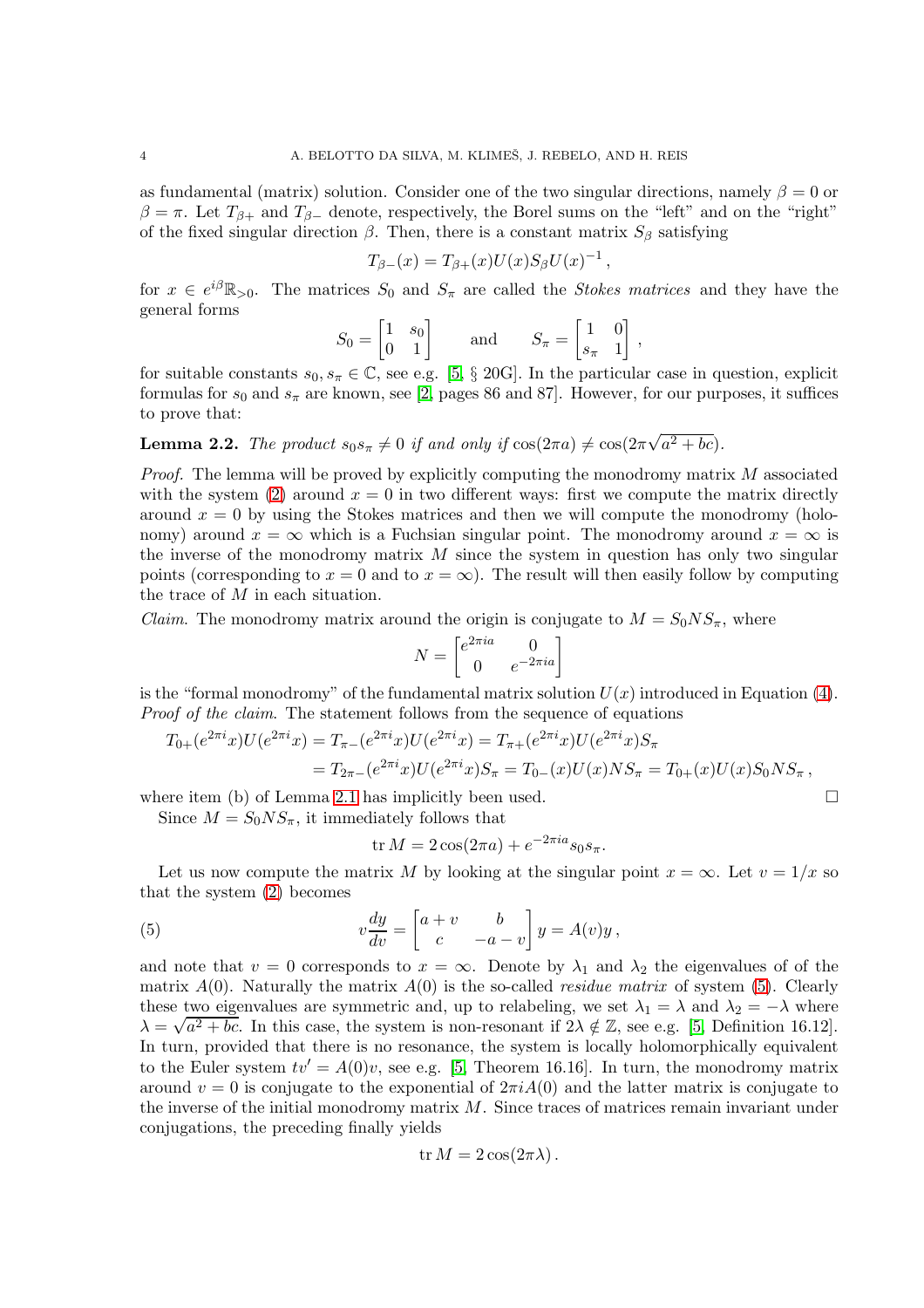In fact, this last formula holds whether or not the system [\(5\)](#page-3-0) is resonant as it immediately follows from the continuity of  $\text{tr } M$  with respect to the parameters a, b, and c (the set of non-resonant systems is open and dense). Lemma [2.2](#page-3-1) promptly follows.  $\Box$ 

Next, note that the the diagonal differential system [\(3\)](#page-2-1) is naturally equivalent to the following family of vector fields on  $\mathbb{C}^3$ :

(6) 
$$
X_a = x^2 \frac{\partial}{\partial x} + (1 + ax) \left[ u_1 \frac{\partial}{\partial u_1} - u_2 \frac{\partial}{\partial u_2} \right],
$$

where  $a \in \mathbb{C}$ . Clearly vector fields in the family  $X_a$  admits the function  $h(u_1, u_2) = u_1u_2$  as a holomorphic first integral. Furthermore, we have:

<span id="page-4-1"></span>**Lemma 2.3.** The function  $h(u) = u_1u_2$  is a primitive first integral of  $X_a$  in the following sense: if  $\hat{F} = \hat{F}(x, u_1, u_2) \in \mathbb{C}[[x, u]]$  is a formal first integral of  $X_a$ , then there exists a formal power series  $\hat{G} \in \mathbb{C}[[z]]$  such that  $\hat{F} = \hat{G} \circ h$ .

*Proof.* Assume that  $\hat{F} = \hat{F}(x, u_1, u_2)$  is a formal first integral of  $X_a$  and consider a Taylor expansion of the form:

<span id="page-4-0"></span>(7) 
$$
\hat{F}(x, u_1, u_2) = \sum_{j=0}^{\infty} x^j \hat{f}_j(u_1, u_2) = \sum_{j=0}^{\infty} x^j \sum_{k \in \mathbb{Z}} u_1^k \hat{f}_{j,k}(u_1 u_2).
$$

*Claim.* We have  $\hat{F}(x, u_1, u_2) = \hat{f}_{0,0}(u_1 u_2) + o(x^n)$  for all  $n \in \mathbb{N}$ .

Clearly the lemma is an immediate consequence of the claim so that it suffices to prove the claim.

*Proof of the Claim.* We argue by induction. Assume the claim holds for  $n = n_0$  (where the possibility of having  $n_0 = 0$  is not excluded). Since F is a formal first integral of  $X_a$ , a direct computation yields

$$
0 = d_0 \hat{F} \cdot X_a = x^{n_0} \left( \sum_{k \in \mathbb{Z}} k u_1^k \hat{f}_{n_0,k}(u_1 u_2) \right) + o(x^{n_0+1}).
$$

By comparing monomial degrees, there follows that all the functions  $\hat{f}_{n_0,k}(\cdot)$  must vanish identically provided that  $k \neq 0$ . Thus the power series expansion [\(7\)](#page-4-0) of  $\hat{F}$  takes on the form

$$
\hat{F} = \hat{f}_{0,0}(u_1u_2) + x^{n_0} \hat{f}_{n_0,0}(u_1u_2) + \sum_{j=n_0+1}^{\infty} x^j \sum_{k \in \mathbb{Z}} u_1^k \hat{f}_{j,k}(u_1u_2).
$$

In turn, this refined formula for  $\hat{F}$  yields

$$
0 = d_0 \hat{F} \cdot X_a = x^{n_0+1} \left( n_0 \hat{f}_{n_0,0}(u_1 u_2) + \sum_{k \in \mathbb{Z}} k u_1^k \hat{f}_{n_0+1,k}(u_1 u_2) \right) + o(x^{n_0+2}).
$$

Therefore also  $\hat{f}_{n_0,0}(\cdot)$  must vanish identically unless  $n_0 = 0$ . Hence  $\hat{F}$  is actually of the form  $\hat{F}(x, u_1, u_2) = \hat{f}_{0,0}(u_1 u_2) + o(x^{n_0+1})$  which establishes the induction step. The proof of the claim is complete and so is the proof of the lemma.

Remark 2.4. The computation carried out in the proof of Lemma [2.3](#page-4-1) is related to a qualitative issue that is worth pointing out. For this, note first that the general solution of the diagonal system [\(3\)](#page-2-1) has the form

$$
\begin{cases} u_1(x) = c_1 e^{-1/x} x^a \\ u_2(x) = c_2 e^{1/x} x^{-a} \end{cases}
$$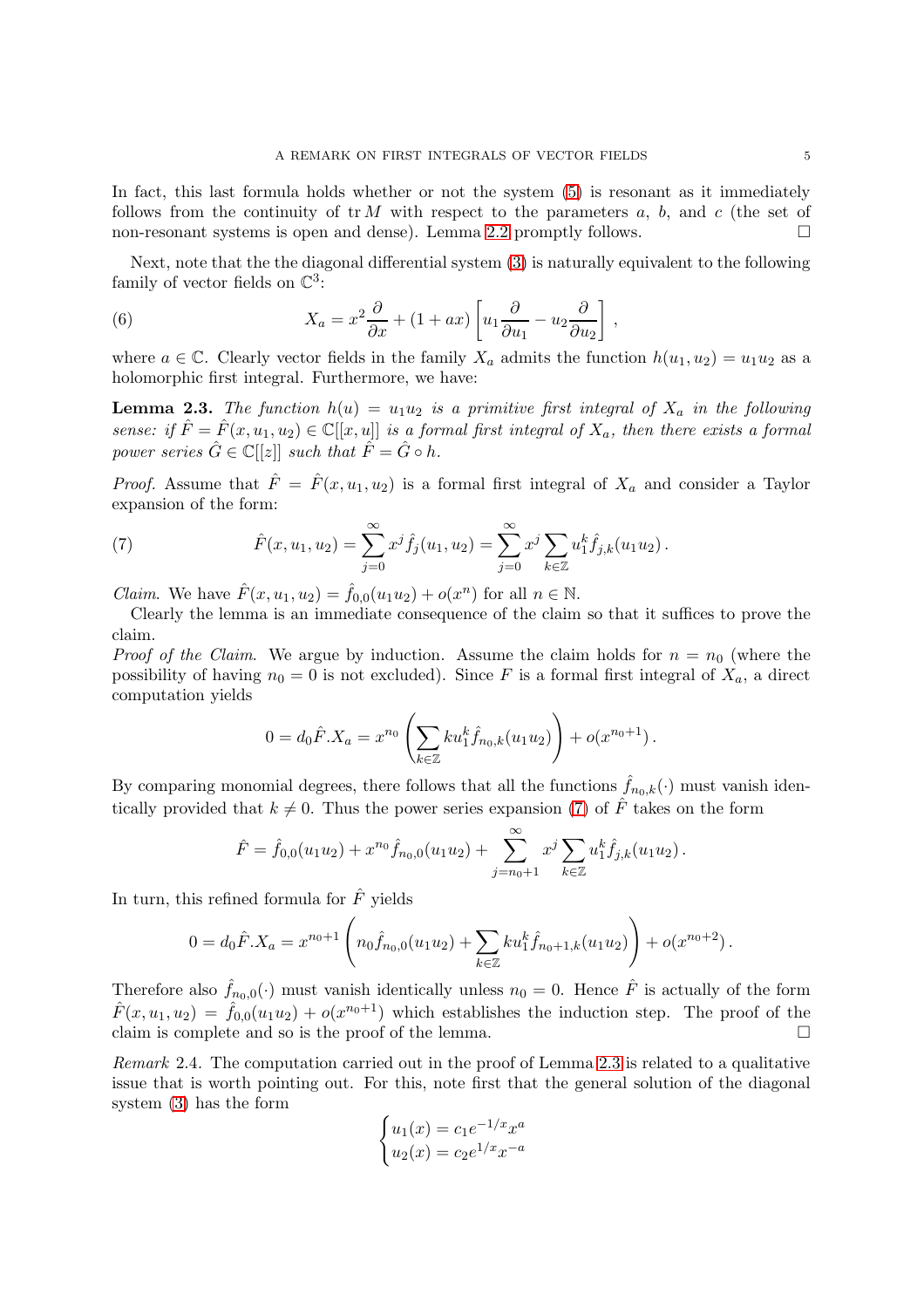for suitable constants  $c_1, c_2 \in \mathbb{C}$ . It follows that for any formal first integral  $\hat{F} = \hat{F}(x, u_1, u_2)$ of  $X_a$ , the composition  $F(x, c_1e^{-\frac{1}{x}}x^a, c_2e^{\frac{1}{x}}x^{-a})$  must be a constant, and hence must factor through h due to the presence of the essential singular point arising from  $e^{\frac{1}{x}}$ .

We are now able to provide the proof of Theorem [1.1.](#page-0-0)

*Proof of Theorem [1.1.](#page-0-0)* Owing to Lemma [2.1,](#page-2-3) the vector field  $X_{a,b,c}$  has a formal first integral  $\hat{f} = \hat{f}(x, y_1, y_2)$  which is obtained out of the first integral  $h(u_1, u_2)$  of  $X_a$  by means of the equation

$$
\hat{f}(x, \hat{T}(x)u) = h(u) .
$$

Furthermore, according to Lemma [2.3,](#page-4-1) every other formal first integral of  $X_{a,b,c}$  must formally factor through  $\ddot{f}$ . The proof of Theorem [1.1](#page-0-0) is then reduced to showing that if a (non-constant) first integral of  $X_{a,b,c}$  is holomorphic then we necessarily have  $cos(2\pi a) = cos(2\pi\sqrt{a^2 + bc})$ .

Let us then assume there is a (non-constant) holomorphic first integral  $f$  for the vector field  $X_{a,b,c}$  defined as in [\(1\)](#page-0-1). It follows from Lemmas [2.1](#page-2-3) and [2.3](#page-4-1) the existence of a formal series  $\hat{G} \in \mathbb{C}[[z]]$  such that  $f(x, \hat{T}(x)u) = \hat{G} \circ h$ , where  $u = (u_1, u_2)$ . Since the formal series on the left side is 1-Borel summable in the variable  $x$ , while the right hand side is independent of  $x$ , we conclude that  $\hat{G} \circ h$  is an analytic function on  $u = (u_1, u_2)$ . We set  $\hat{G} \circ h = g(u)$ . In particular, there follows that  $f_{\alpha}(x,T_{\alpha}(x)u) = g(u)$ , where  $f_{\alpha}(x,y)$  denotes a sectorial Borel sum. We thus obtain that  $f_{\beta+} = f_{\beta-}$  for both singular directions  $\beta = 0$  and  $\beta = \pi$ , where  $f_{\beta+}$  (resp.  $f_{\beta-}$ ) stands as usual for the Borel sum on the "left" (resp. "right") of the fixed singular direction  $\beta$ . Therefore we have

$$
g(u) = f_{\beta-}(x, T_{\beta-}(x)u) = f_{\beta+}(x, T_{\beta+}(x)U(x)S_{\beta}U(x)^{-1}u)
$$
  
=  $g(U(x)S_{\beta}U(x)^{-1}u)$ .

In other words, the function  $g(u)$  is invariant by the Stokes operators

$$
S: u \mapsto U(x)S_{\beta}U(x)^{-1}u.
$$

However, it follows from direct computation that the function  $g(u)$ , which factors through  $h(u) = u_1 u_2$ , is invariant by this operator only if  $s_\beta = 0$ . Hence, the existence of the holomorphic first integral f implies that the product  $s_0s_\pi$  equals zero so that Lemma [2.2](#page-3-1) ensures that we must have  $\cos(2\pi a) = \cos(2\pi\sqrt{a^2 + bc})$ . This ends the proof of Theorem [1.1.](#page-0-0)

## **REFERENCES**

- <span id="page-5-7"></span>[1] W. Balser, Formal power series and linear systems of meromorphic ordinary differential equations, Springer-Verlag, (2000).
- <span id="page-5-8"></span>[2] W. Balser, W.B. Jurkat, D.A. Lutz, Birkhoff Invariants and Stokes' Multipliers for Meromorphic Linear Differential Equations, J. Math. Anal. Appl. 71, (1979), 48-94.
- <span id="page-5-3"></span>[3] A. BELOTTO DA SILVA, M. KLIMES, J.C. REBELO, & H. REIS, The global dynamics of Airy equation and of Painlevé's equations P-I and P-II, in preparation.
- <span id="page-5-6"></span><span id="page-5-4"></span>[4] D. CERVEAU & J.F. MATTEI, Formes Intégrables Holomorphes Singulières, Astérisque, 97, (1982).
- [5] Y. Ilyashenko & S. Yakovenko, Lectures on analytic differential equations, Graduate Studies in Mathe-
- <span id="page-5-2"></span>matics, 86, American Mathematical Society, Providence, RI, 2008. xiv+625 pp. ISBN: 978-0-8218-3667-5
- [6] B. MALGRANGE, Frobenius avec singularités, 1. Codimension un, Publications Mathématiques de l'IHES, 46, (1976), 163-173.
- <span id="page-5-5"></span><span id="page-5-0"></span>[7] B. MALGRANGE, Frobenius avec singularités, 2. Le cas général, Invent. Math., 39, (1977), 67-89.
- [8] M. KLUGHERTZ, Existence d'une intégrale première méromorphe pour des germes de feuilletages à feuilles fermées du plan complexe, *Topology*, **31**, 2, (1992), 255-269.
- <span id="page-5-1"></span>[9] J.-F. MATTEI & R. MOUSSU, Holonomie et intégrales premières, Ann. Sc. E.N.S. Série IV, 13, 4, (1980), 469-523.